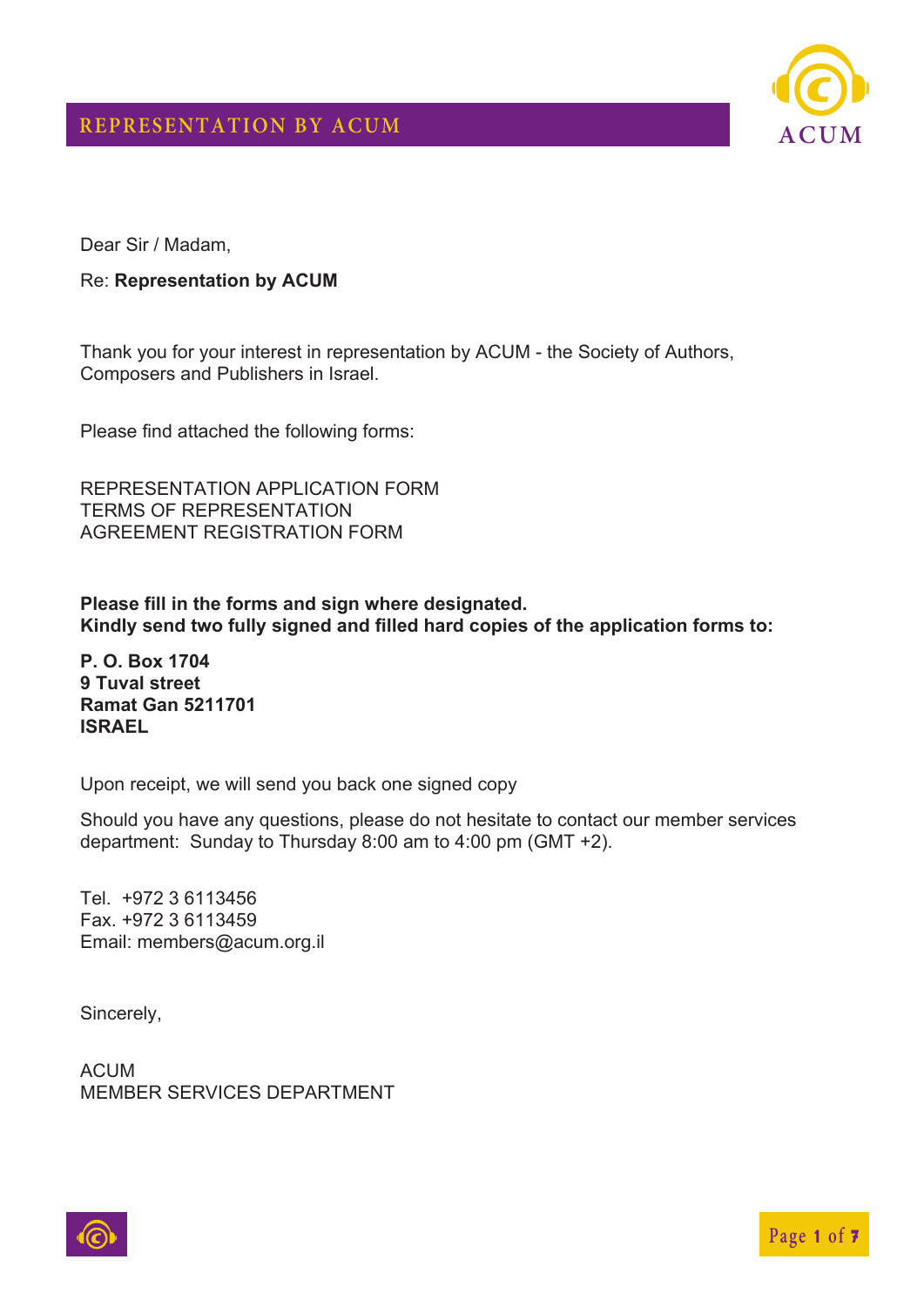

# **REPRESENTATION APPLICATION – PUBLISHER ACUM**

### **Publisher's information**

**Company Name**:

| Name of your copyright collecting soceity:                                                                                                                                                                                     |                                                                                                             |  |  |  |  |
|--------------------------------------------------------------------------------------------------------------------------------------------------------------------------------------------------------------------------------|-------------------------------------------------------------------------------------------------------------|--|--|--|--|
|                                                                                                                                                                                                                                |                                                                                                             |  |  |  |  |
| <b>Address:</b>                                                                                                                                                                                                                |                                                                                                             |  |  |  |  |
| Street: with a street of the street of the street of the street of the street of the street of the street of the street of the street of the street of the street of the street of the street of the street of the street of t |                                                                                                             |  |  |  |  |
|                                                                                                                                                                                                                                | City/Town: ___________________________________Country: _____________________________Zip: ________________   |  |  |  |  |
| <b>Contact person(s):</b>                                                                                                                                                                                                      |                                                                                                             |  |  |  |  |
|                                                                                                                                                                                                                                |                                                                                                             |  |  |  |  |
|                                                                                                                                                                                                                                |                                                                                                             |  |  |  |  |
|                                                                                                                                                                                                                                |                                                                                                             |  |  |  |  |
|                                                                                                                                                                                                                                |                                                                                                             |  |  |  |  |
|                                                                                                                                                                                                                                |                                                                                                             |  |  |  |  |
|                                                                                                                                                                                                                                |                                                                                                             |  |  |  |  |
|                                                                                                                                                                                                                                |                                                                                                             |  |  |  |  |
|                                                                                                                                                                                                                                |                                                                                                             |  |  |  |  |
|                                                                                                                                                                                                                                |                                                                                                             |  |  |  |  |
| <b>Please attach:</b>                                                                                                                                                                                                          |                                                                                                             |  |  |  |  |
|                                                                                                                                                                                                                                |                                                                                                             |  |  |  |  |
|                                                                                                                                                                                                                                | Release notice from your current society to the Israeli territory.                                          |  |  |  |  |
| (e.g. IBAN, swift code, sort code, routing number, etc.)                                                                                                                                                                       | Offical document from your bank which includes overseas wire transfer information                           |  |  |  |  |
| Certificate of incorporation.                                                                                                                                                                                                  |                                                                                                             |  |  |  |  |
| 400 ILS (NET) one-time registration fee. Kindly wire to:                                                                                                                                                                       |                                                                                                             |  |  |  |  |
| Bank's name: Bank Leumi Le Israel BM<br>Acc. No. 748011363/53<br><b>Beneficiary: ACUM LTD</b><br>Swift: LUM IILITXXX<br>IBAN: IL560107480000001136353<br><b>ACUM ID NO. 52-001298-0</b>                                        | Branch: Branch No. 748 Habursa Business Branch, Address: 7 Menachem Begin Street, Ramat Gan 5268102, ISRAEL |  |  |  |  |
| Please attach payment confirmation.                                                                                                                                                                                            |                                                                                                             |  |  |  |  |
|                                                                                                                                                                                                                                | I, the undersigned, hereby request to be represented by your society. If I shall be represented by ACUM,    |  |  |  |  |
|                                                                                                                                                                                                                                | I undertake to comply with the society's regulations, resolutions and directives.                           |  |  |  |  |
|                                                                                                                                                                                                                                | I declare that the details provided above are complete, correct and accurate.                               |  |  |  |  |
| Date:                                                                                                                                                                                                                          | Signature + Company stamp:                                                                                  |  |  |  |  |

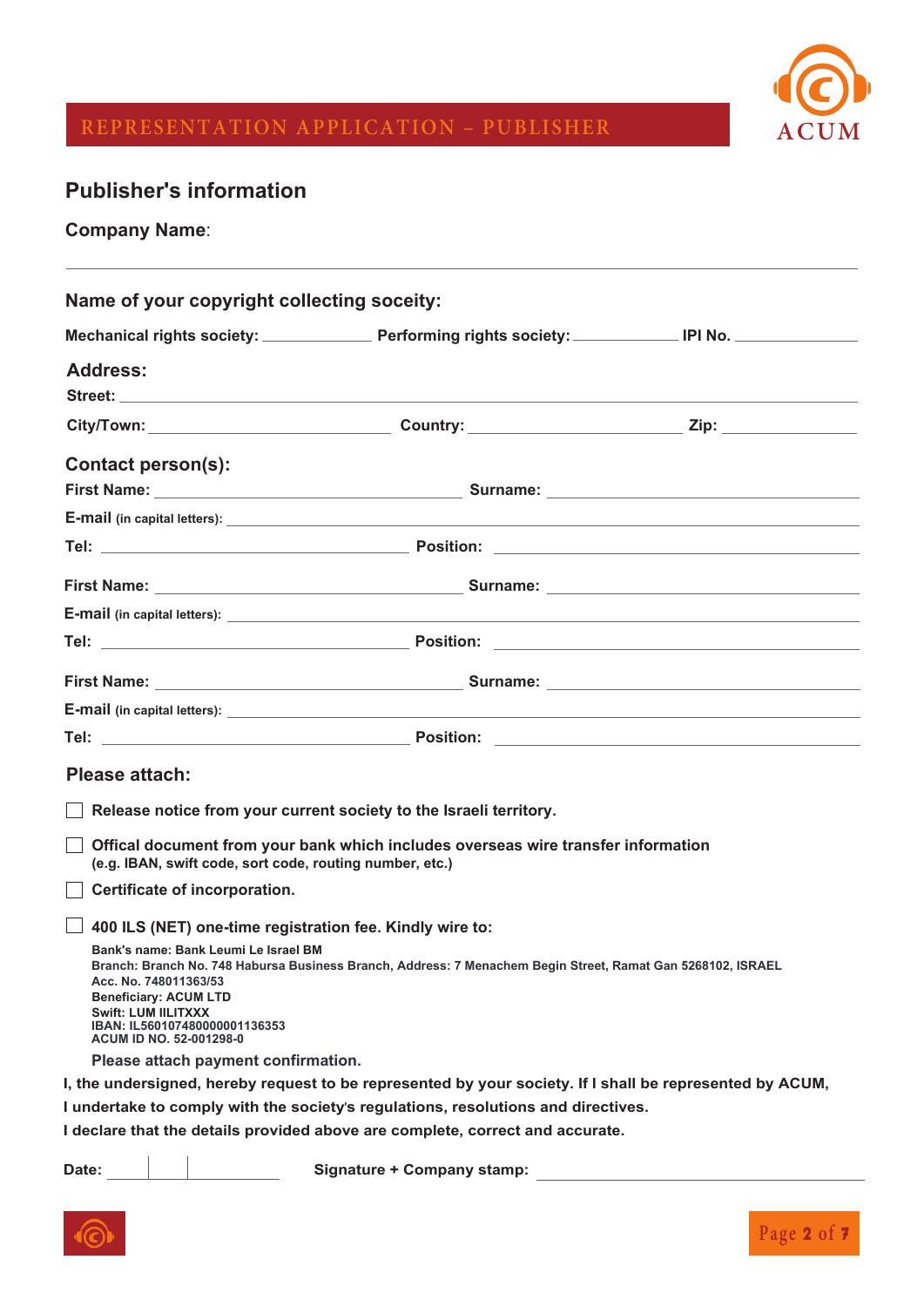

#### **1. Definitions**

In this Agreement:

- a. Words and phrases which are not defined hereinafter shall have the same meaning, mutatis mutandis, as in ACUM's Statutes, Regulations and Resolutions; the Permanent Conditions of the Permit for ACUM's Activity as set by Israeli Antitrust Authority and approved by the Court of Antitrust Law in Jerusalem (all of which are available at www.acum.org.il), and any changes or additions made from time to time to those documents;
- b. "**We"** means ACUM Ltd., Society of Authors, Composers and Music Publishers in Israel whose registered office is at 9, Tuval Street, Ramat-Gan 52117, Israel.
- c. **"You"** means

Fill (1) your legal trading/publishing name of company including name(s) of sole proprietor/partners; and (2) Address/principal place of business registered office.

 $\_$  , and the set of the set of the set of the set of the set of the set of the set of the set of the set of the set of the set of the set of the set of the set of the set of the set of the set of the set of the set of th

- d. "**Territory"** means the territory of the State of Israel in which we operate and for which you entrust us with the rights.
- e. "**Your Repertoire"** means any and all works belonging to you or represented or controlled by you on the date of this Agreement, or works which will belong or will be controlled or represented by you during the period of this agreement.
- f. "**The rights"** are:

(1) The right of **public performance** of your repertoire, i.e. the right to perform in public a musical or a literary work by any means and in whatever manner. This right does not include: stage performance of a dramatic work or a dramatic musical work, whether in whole or in a substantial part, e.g. a show in a theatre or an opera or a musical.

(2) The right of **broadcasting** of your repertoire, i.e. the right to broadcast a musical or a literary work, whether alone or together with an audio work or an audio-visual work, whether by land line, wireless, digitally or in any other manner.

(3) The right of **reproduction (recording)** of your repertoire, i.e. the right to reproduce a musical or literary work by means known today or to be developed in the future, including the reproduction of sounds and pictures.

(4) The right of **synchronization** of your repertoire, i.e. the right to reproduce a musical or a literary work in the sound track of an audio-visual work. This right does not include: the reproduction of a dramatic or a dramaticmusical work in whole or in a substantial part; the reproduction of a literary work adapted for a script.

(5) The right of making your repertoire **available to the public**, i.e. the right to do any act in your repertoire, so that the public shall have access thereto in a place and at a time of their choosing.

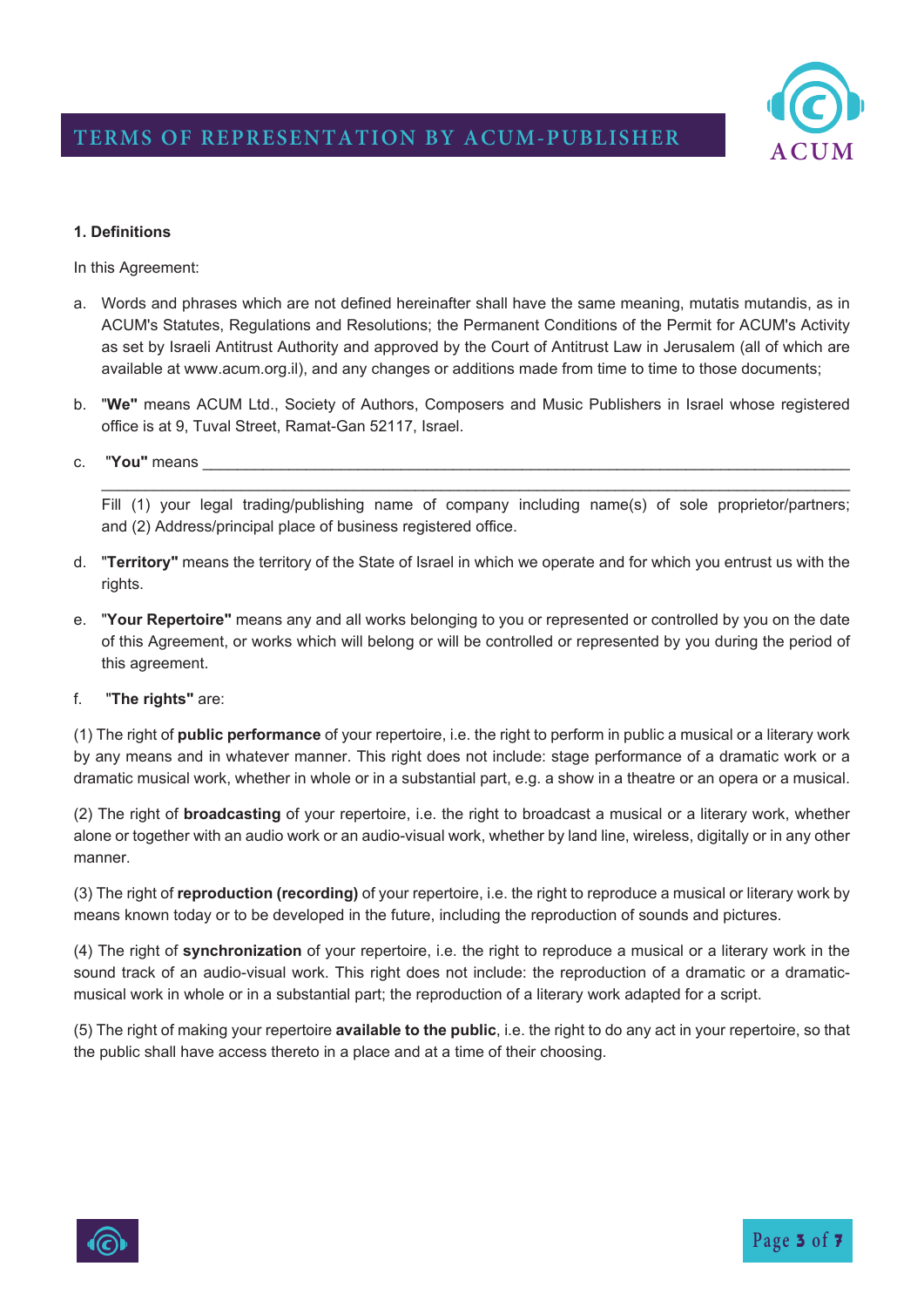

For the avoidance of doubt the term **"the rights"** does not include the following rights:

- \* The right of **translation and/or adaptation** of a literary work included in your repertoire. This right is reserved to the original author and therefore a translator or an adaptor must receive the consent of the author for translation or adaptation.
- \* The right of **adaptation** of a musical work included in your repertoire. This right is reserved to the original author and the adaptor must therefore receive his consent before making an adaptation.
- \* The right to **convert** a work included in your repertoire from one medium to another. This right is reserved to the original author and therefore his consent is necessary for any conversion of the work, e.g. converting a literary work into a play or a show.
- The **moral** rights in the works included in your repertoire.
- The right to **reprint** the works included in your repertoire.

#### 2. **The Representation**

You appoint us to represent, manage and authorize the exploitation of your repertoire in the territory by entrusting us with the rights of your repertoire, as set forth in section 1(f), and declaring that you received the permission and consent of the original authors of the works comprising your repertoire to do so.

#### 3. **Our Obligations**

We will:

- a. Use our best endeavors to administer the rights in accordance with our published service standards;
- b. Use our best endeavors to license on the best achievable terms as many users of the rights as practicable;
- c. Permit or prohibit, whether in our own name or your name, any exploitation of the rights of your repertoire (i.e. public performances, broadcasting, reproduction (recording), synchronization, make your repertoire available to the public), and to grant the necessary authorizations for such exploitations;
- d. Collect all royalties required in return for the authorizations granted by us (as provided above); receive all sums due as indemnification or damages for unauthorized exploitation of your repertoire;
- e. Commence and pursue, either in our name or your name, any legal action against any person or corporate body and any administrative or other authority responsible for illegal exploitation of your repertoire;
- f. Transact, compromise, submit to arbitration, refer to any Court of Law, special or administrative tribunal;
- g. Take any other action for the purpose of ensuring the protection of the rights of your repertoire you entrusted us with.
- h. Distribute to you the royalties due to you in the same way and to the same extent as we do for our own members, after deducting the relevant applicable commission, in accordance with ACUM's regulations.
- i. Treat information about your royalty earnings as confidential, subject to any practical or legal obligation to disclose such information to any authority or person with the legal power to compel such disclosure;

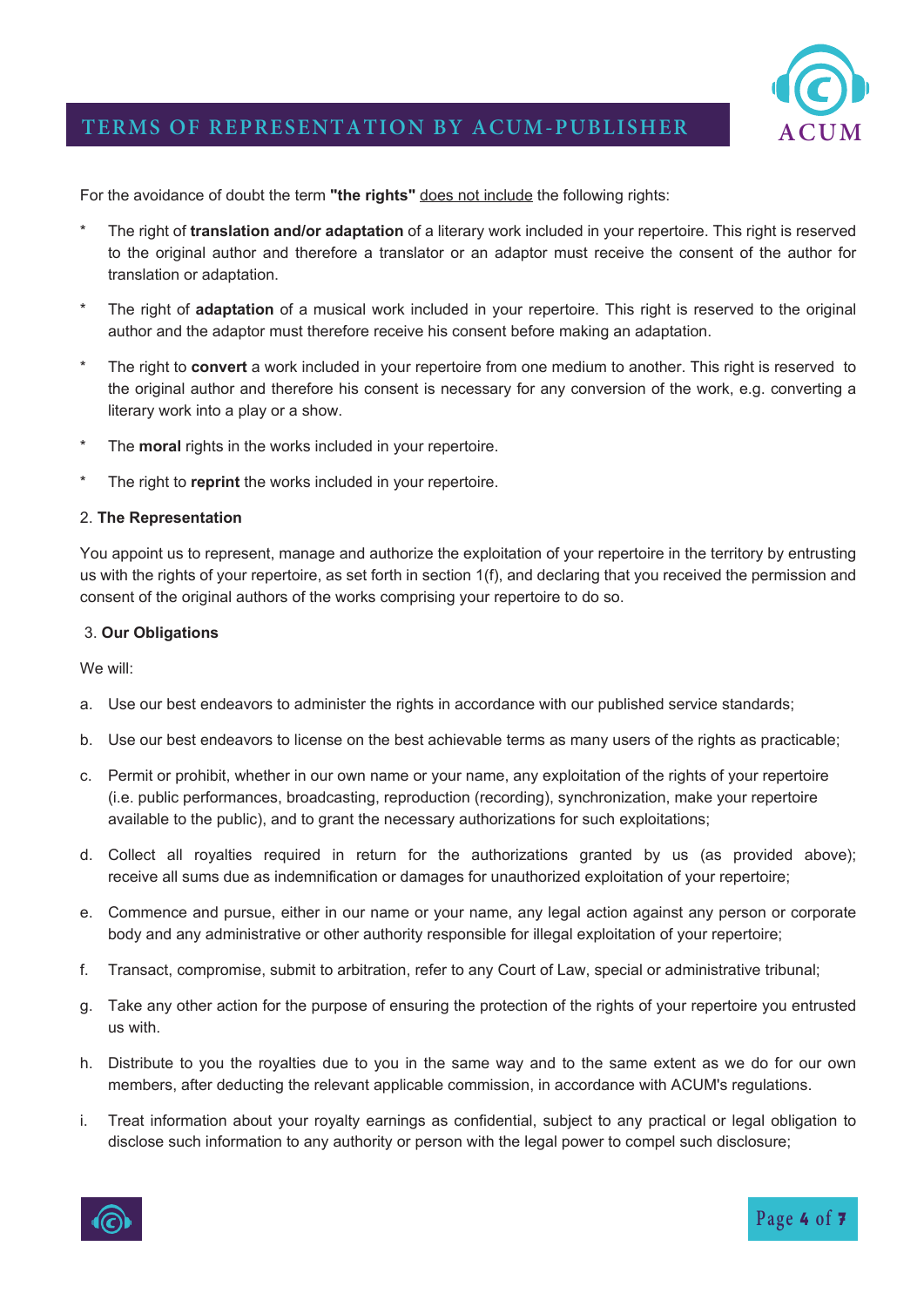

#### **4. Your Obligations**

You:

- a. Warrant, represent and declare that you own or have full power to allow us to represent, manage and allow the exploitation of your repertoire in accordance to the rights you entrusted us with and that you received the permission and consent of the original authors of the works comprising your repertoire to do so; that your repertoire is in fact your own and that you do not and will not infringe the copyright in any other musical work;
- b. Inform us and provide all relevant information regarding your publishing agreements with any person or corporate body. This report will be made in accordance to all requirements as set forth via our online system. You will notify us as soon as you have any information regarding modifications and alterations of these agreements.
- c. Declare and accept that, mutatis mutandis, you are bound by ACUM's Statutes; Regulations and Resolutions; the Permanent Conditions of the Permit for ACUM's Activity as set by Israeli Antitrust Authority and approved by the court of Antitrust Law in Jerusalem (all of which are available at www.acum.org.il), and any changes or additions made from time to time to those documents;
- d. Will not transfer or assign this agreement to a third party.
- e. Indemnify us and keep us at all times fully indemnified from and against all proceedings, claims, demands, costs, expenses, awards and damages arising directly or indirectly in respect of the rights of your repertoire which you have entrusted us to represent (or have purported to transfer) to us under this Agreement;
- f. Provide us such documents as we may reasonably require to enforce the rights; Join any law suit or other legal proceedings which we will initiate in Israel as a plaintiff as Israeli law requires; Sign and/or execute any document or power of attorney needed in order to pursue such legal proceedings.
- g. Provide us with an official letter of release from your current society for the Israeli territory.
- h. Avoid doing anything which is likely to prejudice our ability to meet our obligations to you and to our members.

#### **5. Period of Agreement**

- a. You and we agree that this agreement is made to cover the period from  $\qquad \qquad$  to and that it will be renewed for 1 year periods thereafter.
- b. Termination of this Agreement will be executed according to the Permanent Conditions of the Permit for ACUM**'**s Activity, i.e. you are permitted at any time, to give Notice of termination of your representation by ACUM (the "Notice"). The Notice shall be delivered to ACUM and shall go into effect within 30 days of the date of receipt by ACUM. As long as a Notice of termination was given by you until the 30th of November of a calendar year it shall not derogate from the scope of a user license given to a user prior to the date of said notice, and the user license shall continue to encompass all of the works that were included in it, until the 31st of December, or until the date of the end of the effective valid license, according to the earlier date.
- c. If no Notice was given until the 30th of November of a calendar year, the license shall continue to encompass all of the works that were in it, ab initio, as though no Notice of termination had been given, until the 31st of December of the following year, or until the date of the end of the effective valid license, according to the earlier date.

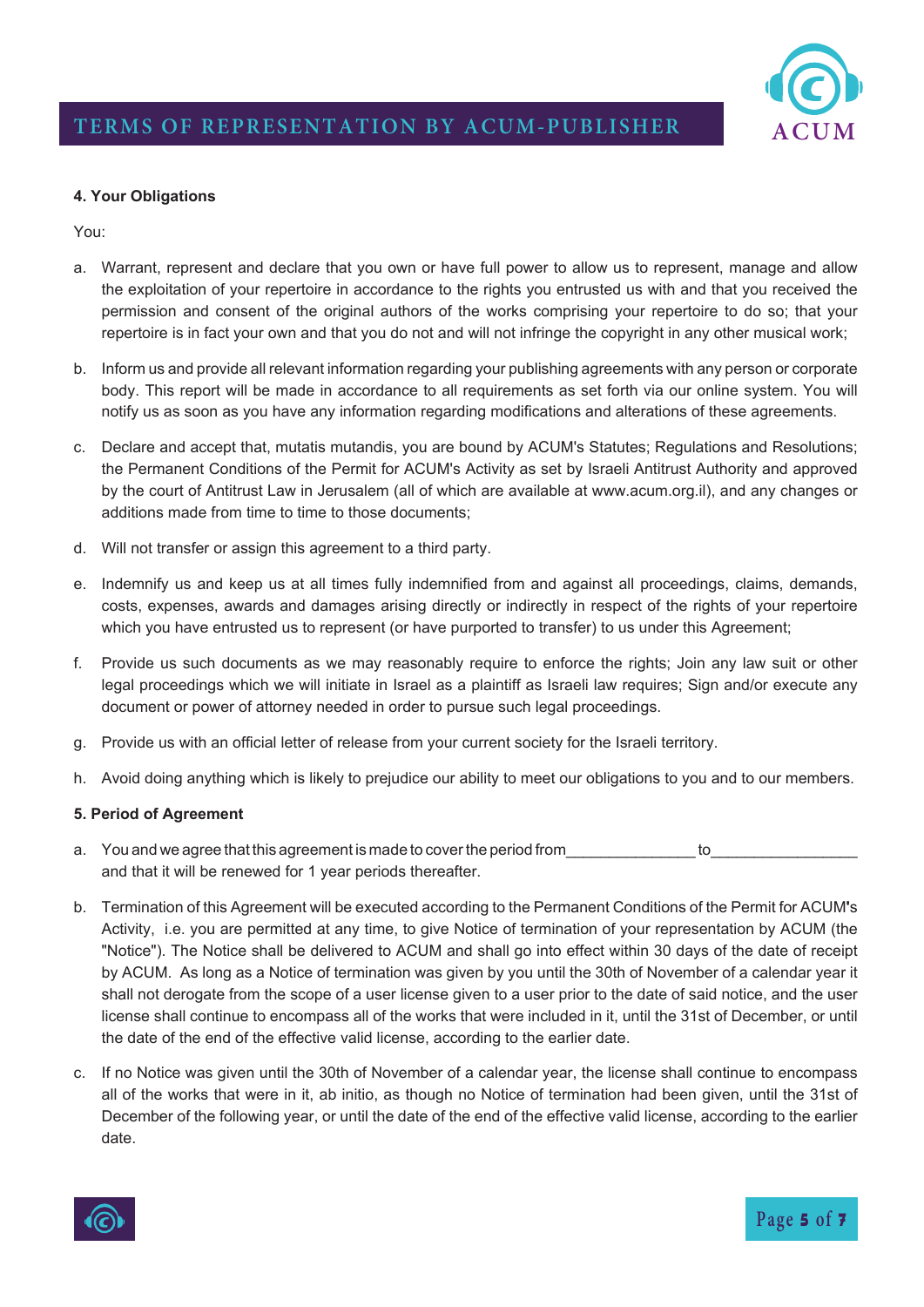

### **TERMS OF REPRESENTATION BY ACUM-PUBLISHER**

#### **6. Disputes**

- a. You and we agree that this agreement is and will be governed and interpreted by the laws of the State of Israel.
- b. You and we agree that any dispute relating to this Agreement shall be resolved in an arbitration procedure in Israel in accordance to ACUM's Statute.

#### **SIGNED**

**FOR ACUM AT RAMAT GAN ON** 

**Members Dept.**

**[Add name and title]** 

**FOR [NAME]**

**AT ON** 

Date Signed :